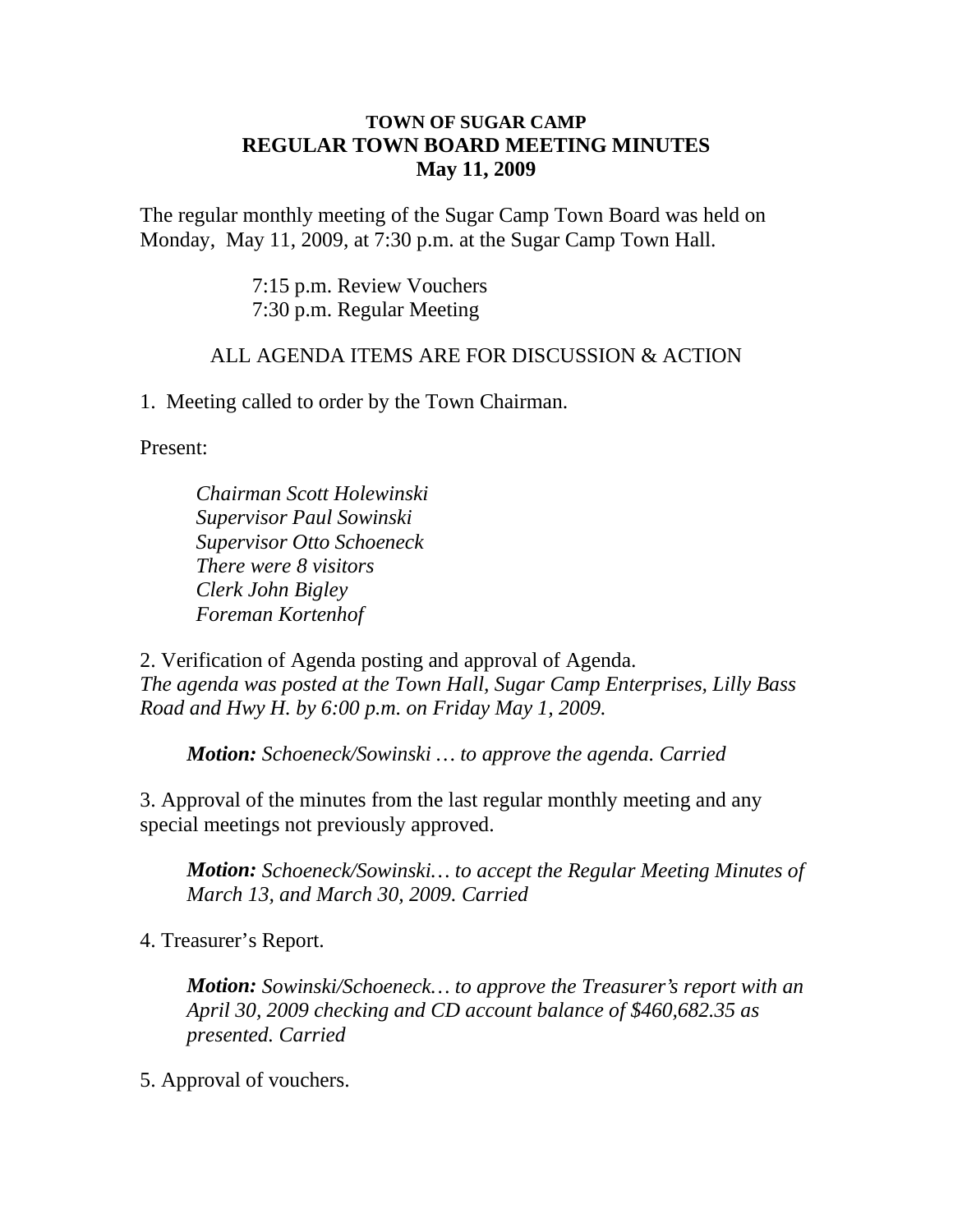**Motion:** *Schoeneck/Holewinski… to approve the vouchers of \$26,855.76 as presented. Carried*

- 6. Public Comments: *None*
- 7. Correspondences:

*Towns Association Meeting, May 20, 2009 7:00 p.m. Town of Enterprise Town Hall. Holewinski and Bigley will attend*

- 8. Old Business: *None*
- 9. New Business:
	- A. Introduction of the new Town of Three Lakes Chairman

*Don Sidlowski, the new Three Lakes Town Chairman introduced himself to the Town Board and offered to work with the Town of Sugar Camp when ever needed.*

B. Request to use town property for a community garden

*Motion: Holewinski/Sowinski …to have Supervisor Schoeneck work with the Gardening Committee to find and establish a suitable site for a community garden that meets the concerns of the Town Board. Carried*

C. DNR order to correct stream flow along Lost Lake Road.

*Mike reported that after presenting documents showing prior approval of the DNR for the current stream flow along King Road, the DNR reversed its order to return the stream to its prior location.*

D. Discuss road project on Jennie Weber North

*Motion: Sowinski/Schoeneck … to grant a bid change order for \$42,318 on Jennie Weber North. Carried*

E. Discuss road work on Blackberry Drive

*Motion: Sowinski/Schoeneck … to grant a bid change order for \$55,840 for work on Blackberry Drive, funds to come from balance of road budget and excess cash. Carried*